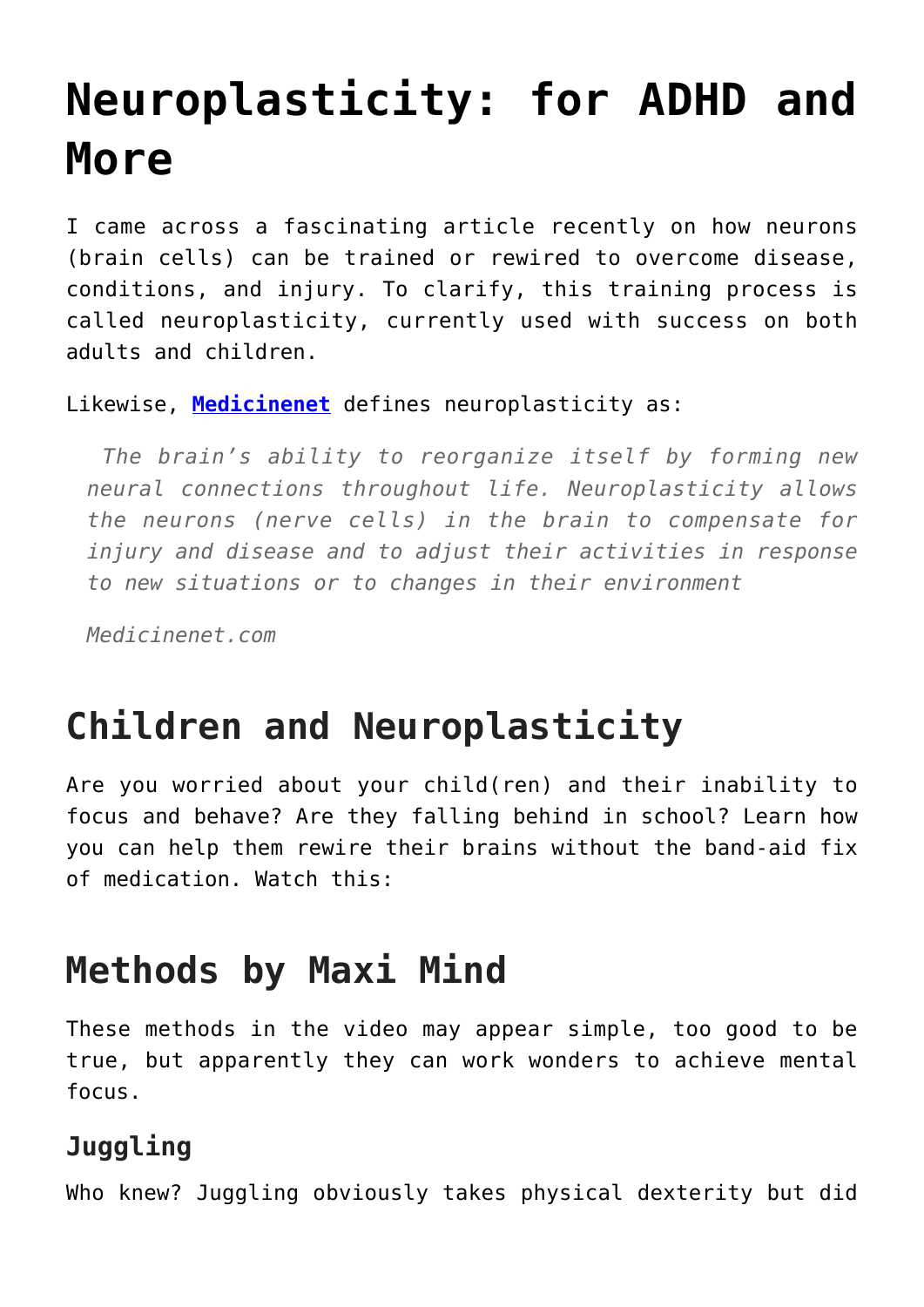you know it also trains your brain to focus? This video can teach you the (??) simple steps to learn the technique…

#### **Bean Bag Toss**

If juggling doesn't appeal to you or seems too complicated, try the simpler focusing trick of a bean bag toss. Throw a bean bag from one hand to the other, ensuring the bag only goes to eye level; watch it go back and forth.

## **Atlassian for Neuroplasticity Exercises**

Exercises, techniques and tips from **[Atlassian](https://www.atlassian.com/blog/productivity/neuroplasticity-train-your-brain)** will help boost your productivity by training and looking after your brain. Poor concentration, poor memory and more can be a thing of the past.



### **POND: Province of Ontario Neurodevelopmental Disorders**

**[POND](https://pond-network.ca/our-mission/)** translates scientific research on various neurodevelopmental disorders into treatment practices. Make physical appointments or receive news and resources in newsletter format through a mailing list. **T[ake part in a](https://hollandbloorview.ca/pond-network-province-ontario-neurodevelopmental-disorders-network?gclid=CjwKCAiA9tyQBhAIEiwA6tdCrMYdkntNWFfrGi-npHoCqTNtQweaYZcjUMiLjC87MvN_y4kAaOCdvhoC918QAvD_BwE)**